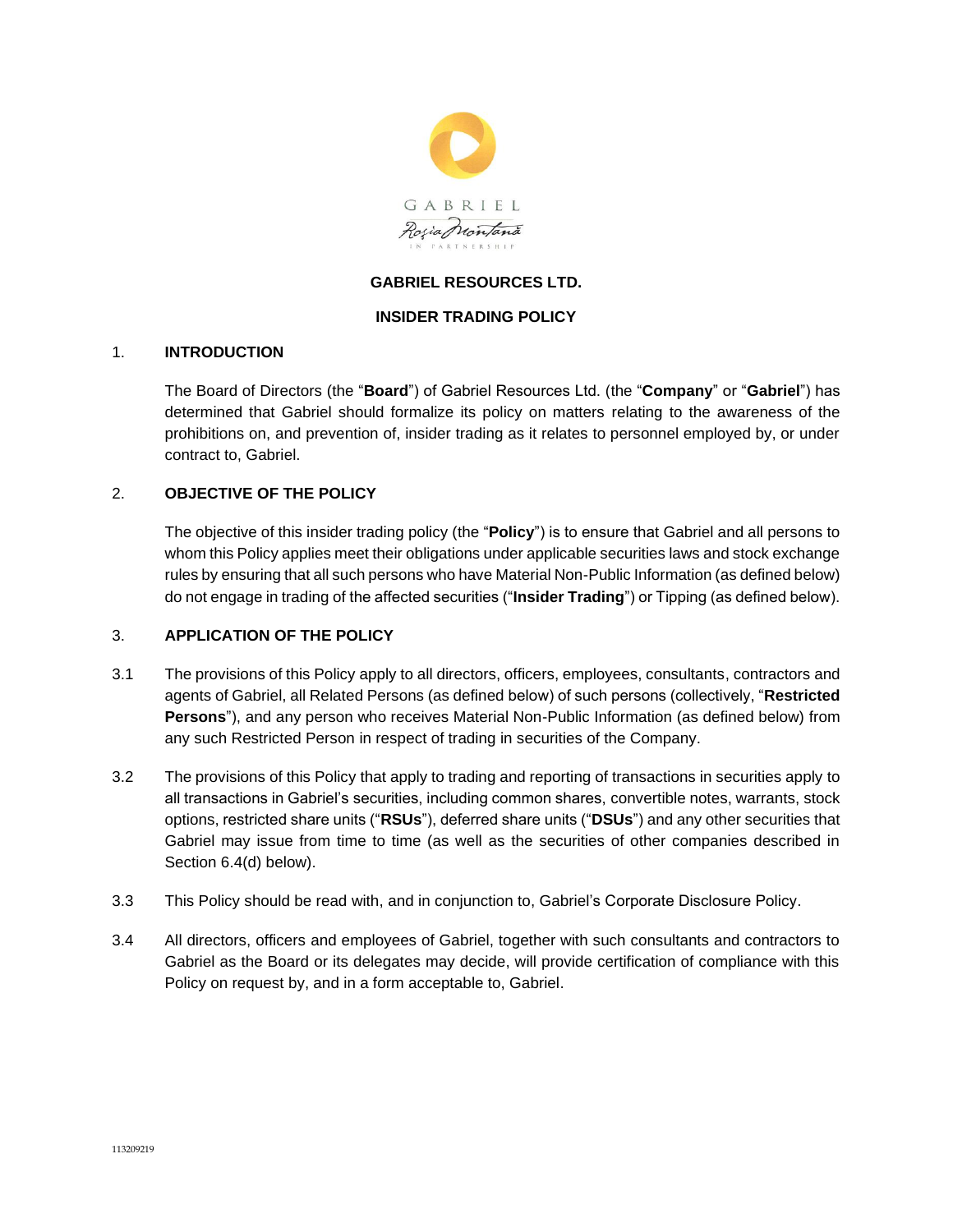#### 4. **COMMUNICATION OF THIS POLICY**

To ensure that all directors, officers and employees of Gabriel, together with consultants and contractors providing substantial services to Gabriel are aware of its contents, on their appointment and periodically thereafter, a copy of the Policy will be distributed to each of them, or, alternatively, they will be advised that the Policy is available on Gabriel's website for their review. All such persons will (i) agree to be bound by this Policy upon such provision or notification; (ii) be informed whenever significant changes are made to the Policy; and (iii) as appropriate, be educated about its importance.

## 5. **DEFINITIONS & EXPLANATIONS**

- 5.1 "**Material Information**" is any information relating to the business and affairs of Gabriel that results in, or would reasonably be expected to result in, a significant change in the market price or value of any of Gabriel's securities or that would reasonably be expected to have a significant influence on a reasonable investor's investment decisions.
- 5.2 Both positive and negative information can be material. As trading will be evaluated after the event with the benefit of hindsight, when in doubt questions concerning the materiality of particular information should be resolved by treating such information as being material. See Section 6 of Gabriel's Corporate Disclosure Policy for more information on how to determine if information is material and also for examples of Material Information.
- 5.3 "**Non-Public Information**" is information that is not generally known or available to the public. Information is considered to be available to the public only when it has been released broadly to the marketplace (such as by a Gabriel press release or by filings with the securities of Gabriel Commissions) and the investing public has had time to absorb the information fully. As a general rule, and unless otherwise advised that the period is longer or shorter, for purposes of this Policy, information is considered non-public until the close of business on the second full trading day after the information is released. "Trading day" shall mean a day on which the TSX Venture Exchange ("**Exchange**") is open for trading.<sup>1</sup>

## **Who is a "Related Person?"**

5.4 For purposes of this Policy, a "**Related Person**" includes: your spouse, minor children and anyone else living in your household, or who does not live in your household but whose transactions in Gabriel's securities are directed by you or are subject to your influence or control; partnerships in which you are a general partner; trusts of which you are a trustee; and estates of which you are an executor. Although a person's parent or sibling may not be considered a Related Person (unless living in the same household), a parent or sibling may be a "**tippee**" for securities laws purposes. See Sections [6.6](#page-4-0) to [6.12](#page-5-0) below for a discussion on the prohibition on Tipping.

<sup>1</sup> For example, if Material Non-Public Information (such as quarterly results) is disclosed on a Monday at 10 am, then trading in Gabriel securities (as defined in, and subject to the terms of this Policy) by a Restricted Person is not allowed until the open of business on the following Thursday, assuming all days in between are Trading Days.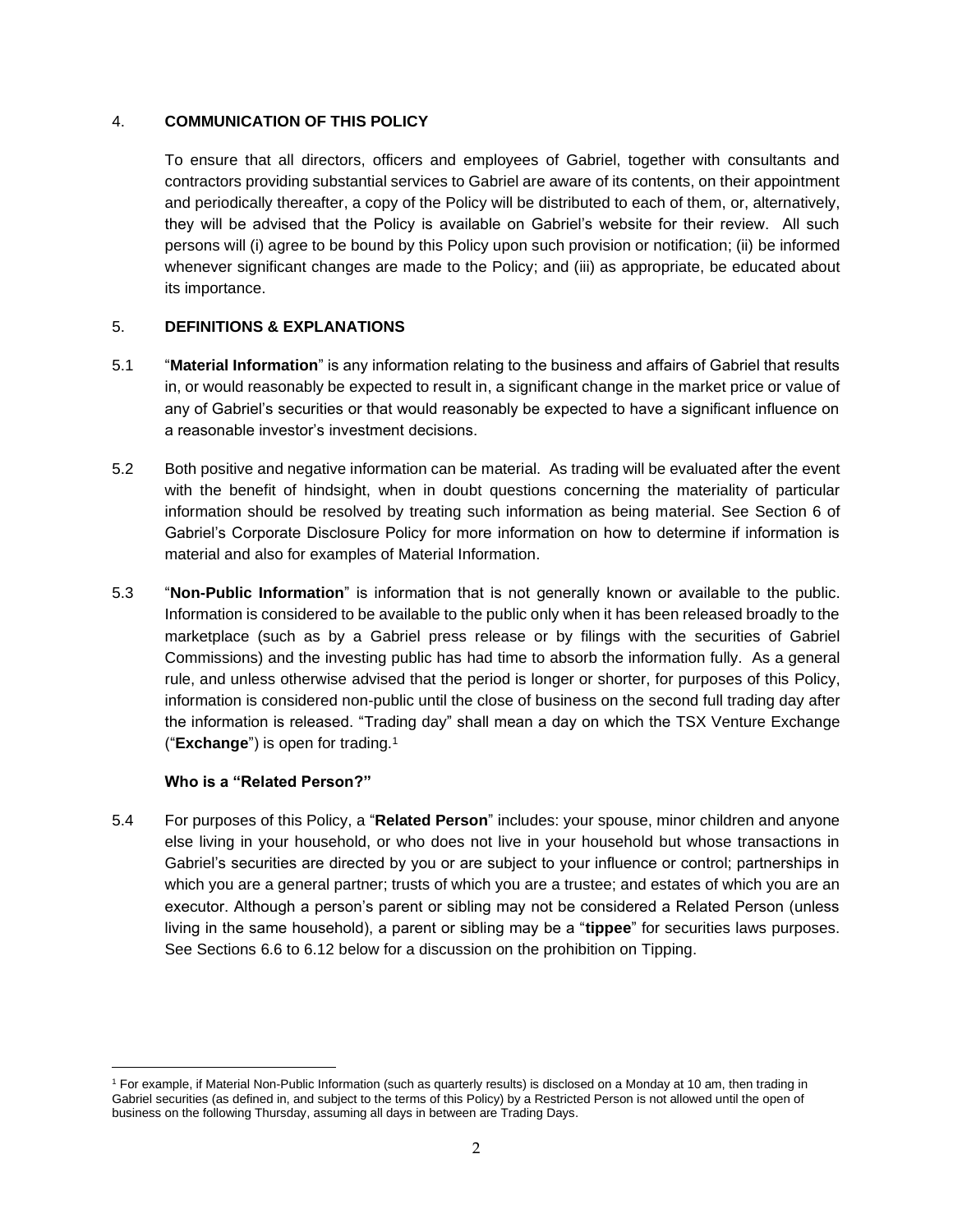## **Who is a "Reporting Insider?"**

- 5.5 All directors, officers and certain designated employees of Gabriel as listed in Section [5.6](#page-2-0) below are considered as "**Reporting Insiders**" for the purposes of this Policy and, in addition to the terms and conditions of this Policy, may be subject to the reporting obligations stipulated in applicable securities laws.
- <span id="page-2-0"></span>5.6 Reporting Insiders include, among others:
	- (a) the Chief Executive Officer ("**CEO**"), Chief Financial Officer ("**CFO**"), the Group General Counsel ("**GC**") and any other officer of Gabriel, or persons performing a similar role, such as Managing Director of a major subsidiary of the Company (which, for the avoidance of doubt includes Rosia Montana Gold Corporation S.A. ("**RMGC**"));
	- (b) a director of the Company or of a major subsidiary of the Company;
	- (c) a person or company responsible for a principal business unit, division or function of the Company;
	- (d) an individual performing functions similar to the functions performed by any of the insiders described above;
	- (e) a significant shareholder of the Company (i.e. a shareholder holding, or having control or direction over, more than 10% of the outstanding voting securities of the Company);
	- (f) any other insider who:
		- (i) in the ordinary course receives or has access to information as to material facts or material changes concerning Gabriel (including the operations of RMGC) before the material facts or material changes are generally disclosed; and
		- (ii) directly or indirectly exercises, or has the ability to exercise, significant power or influence over the business, operations, capital or development of Gabriel.
- 5.7 If an individual falls into one of the above categories, that individual may be required to file insider trading reports and should consult with the CFO to confirm his or her reporting obligations.

## 6. **SPECIFIC POLICIES AND GUIDELINES**

6.1 Maintaining the confidentiality of information of Gabriel is essential for competitive, security and other business reasons, as well as to comply with securities laws. You should treat all information you learn about Gabriel or its business plans in connection with your employment or association as confidential and proprietary to Gabriel. Inadvertent disclosure of confidential or inside information may expose Gabriel and you to significant risk of investigation and liability.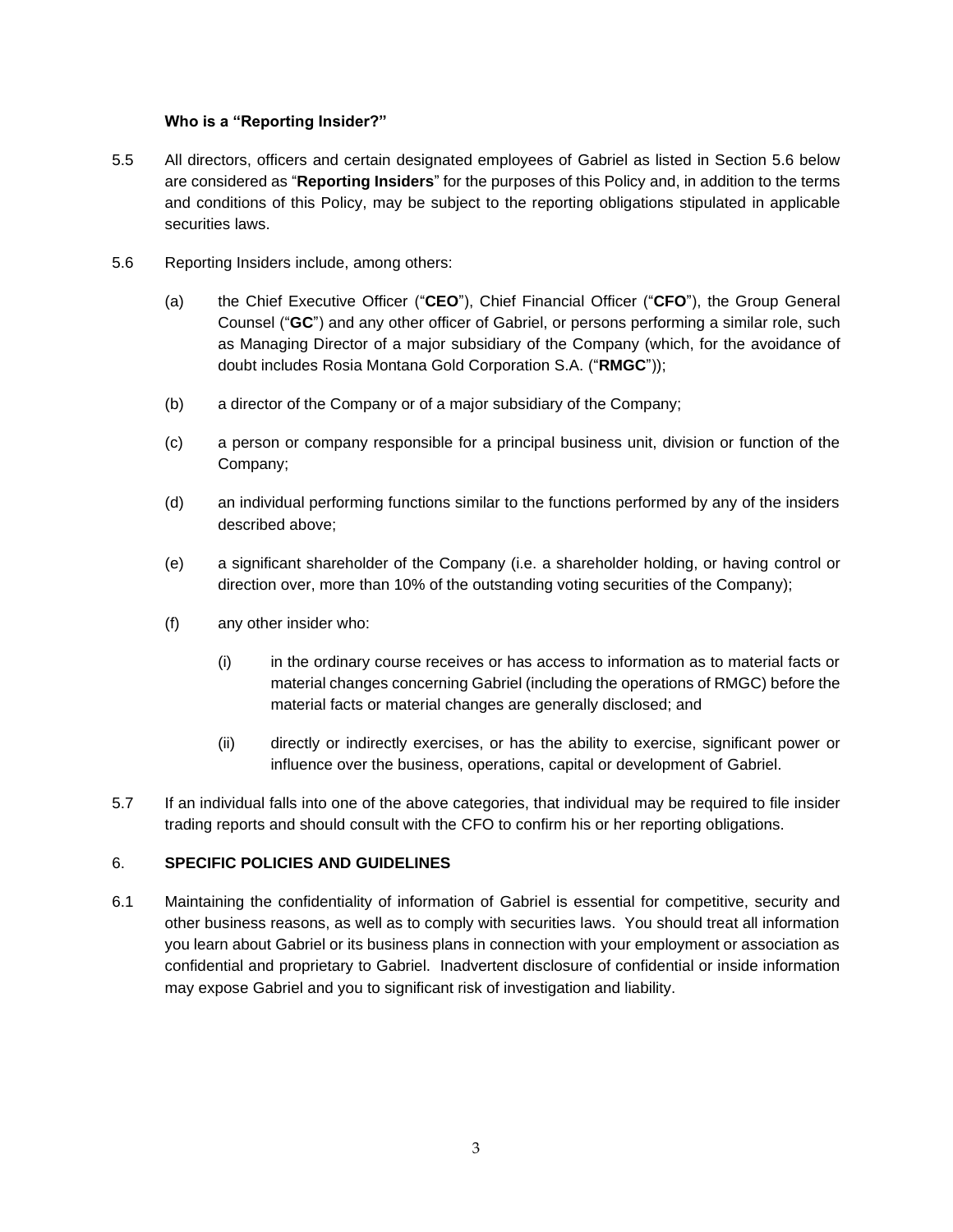- 6.2 The timing and nature of Gabriel's disclosure of Material Non-Public Information to outsiders is subject to securities law and regulatory rules, the breach of which could result in substantial liability to you, Gabriel and its management. Accordingly, Material Non-Public Information must not be disclosed until such information has been publicly released by Gabriel, except to persons within Gabriel or third party agents of Gabriel (such as investment banking advisors or outside legal counsel) whose positions require them to know it, or persons whose commercial relationship with Gabriel may require that they be aware of specified information, such as engineering service providers. In any such case, the person to whom any such Material Non-Public Information has been disclosed must not trade on or further disclose such Information and the Company must be satisfied that such person understands their obligation to maintain the confidentiality of such Information and to not trade on such Information (for example, by way of confidentiality provisions in service contracts).
- 6.3 For further information on the treatment of confidential information, reference should be made to Gabriel's Corporate Disclosure Policy.

#### **Prohibited Trading in securities of Gabriel**

- 6.4 No Restricted Person shall, directly or indirectly, engage in any transaction involving a purchase or sale of Gabriel's securities during any period commencing with the date that he or she possesses Material Non-Public Information of Gabriel and ending at the close of business on the second trading day following public disclosure of that information. For greater certainty, examples of prohibited transactions would include, but are not limited to, the following:
	- (a) acquiring (through the exercise of entitlements under incentive schemes operated by Gabriel), buying or selling securities of Gabriel, other than through the exercise of Gabriel granted fixed price share options or warrants, or settlement of RSUs or redemption of DSUs, where such exercise or settlement or redemption does not involve the sale, directly or indirectly, of the securities so acquired (see Section [0](#page-7-0) below);
	- (b) buying or selling securities whose price or value may reasonably be expected to be affected by changes in the price of securities of Gabriel;
	- (c) selling securities acquired through the exercise of share options, settlement of restricted share units, redemption of deferred share units or exercise of warrants; and
	- (d) buying or selling securities of another company in which Gabriel proposes to invest or with which Gabriel has a material business relationship or where the individual, in the course of employment with, or providing services to, Gabriel, becomes aware of Material Non-Public Information concerning that other company.
- <span id="page-3-0"></span>6.5 Restricted Persons may be subject to civil and criminal liabilities for engaging in transactions at a time when they have knowledge of Material Non-Public Information about or affecting Gabriel.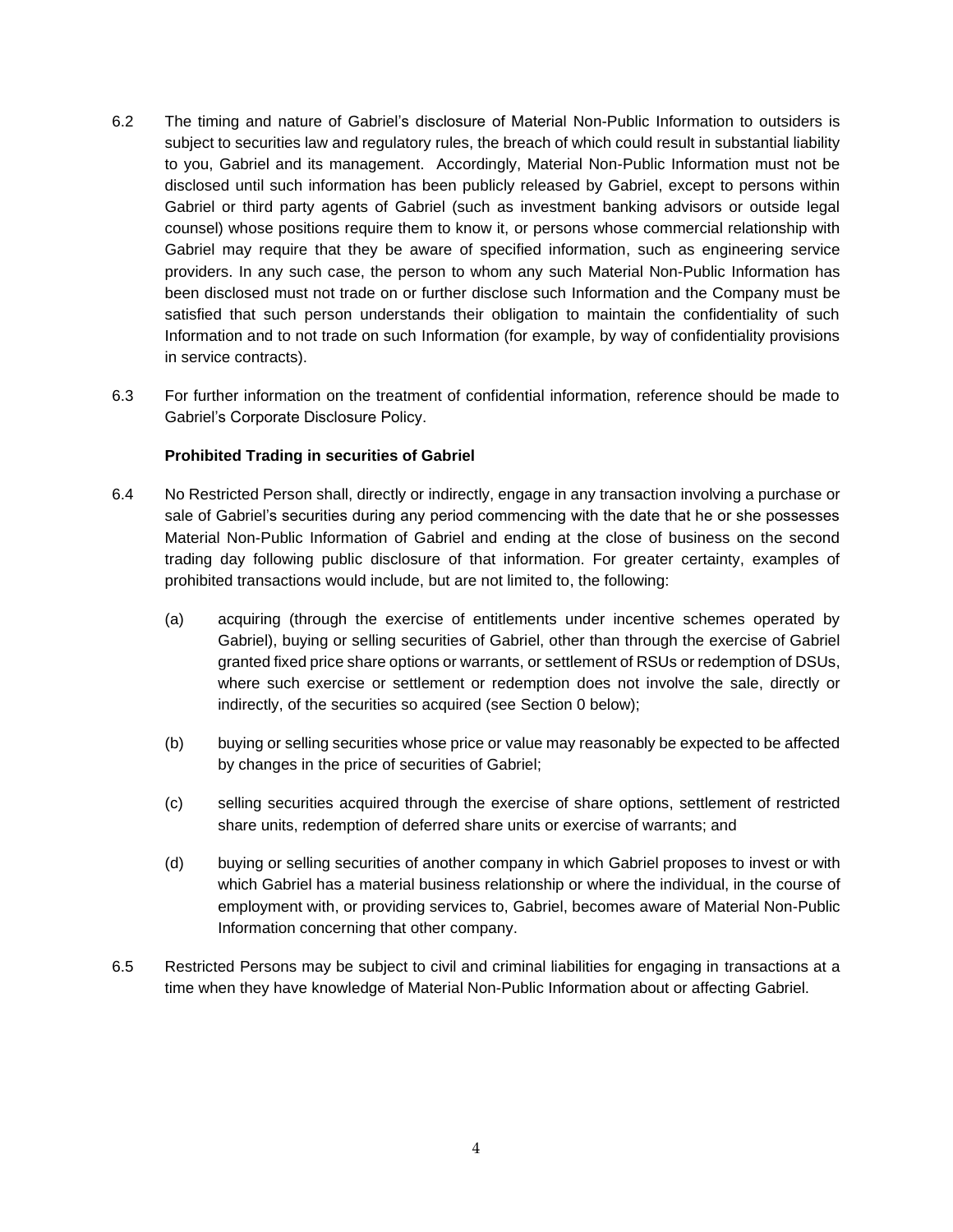#### **Tipping Information to Others**

- <span id="page-4-0"></span>6.6 The Company, as a reporting issuer, and/or any person or company who is in special relationship with the Company may not inform, other than in the necessary course of business, and then only having taken applicable precautions, another person or company of Material Non-Public Information. This activity, known as tipping ("Tipping"), is prohibited because it places Material Non-Public Information in the hands of a few persons who may stand to benefit from an informational advantage whereas applicable laws require dissemination of Material Information on an equal basis to the broader investing public. Persons in a special relationship with the Company who have Material Non-Public Information may also not, other than in the necessary course of business, recommend to or encourage others to purchase or sell securities of Gabriel of the Company (such "recommending" is included in all references to "Tipping" in this Policy).
- 6.7 The concept of a special relationship with a public company is defined very broadly and extends to any person or company who falls within one of the categories summarized in Appendix "A". Importantly, it also captures a potentially infinite chain of persons who receive undisclosed material information about Gabriel from any person who is in a special relationship with Gabriel.
- 6.8 Material Non-Public Information may not be disclosed to anyone except in the "necessary course of business". If Material Non-Public Information is to be lawfully disclosed in the necessary course of business, the person to whom it is disclosed should be informed that it is to be kept confidential, that by receiving the information they will be subject to trading restrictions and, in appropriate circumstances, be asked to execute a confidentiality agreement.
- 6.9 The question of whether a particular disclose is being made in the necessary course of business is a mixed question of law and fact that must be determined on a case-by-case basis. However, the necessary course of business exception would generally only cover communications with:
	- (a) Vendors, supplies, or strategic partners on issuers such as research and development, sales and marketing, and supply contracts;
	- (b) Employees, officers, and Board members (who need to know that information in the course of carrying out their duties or functions to the Company);
	- (c) Lenders, legal counsel, auditors, underwriters, and financial and other professional advisors to the Company;
	- (d) Parties to negotiations;
	- (e) Labour unions and industry associations;
	- (f) Government agencies and non-governmental regulators; and
	- (g) Credit rating agencies (provided that the information is disclosed for the purpose of assisting the agency to formulate a credit rating and the agency's ratings generally are or will be publicly available).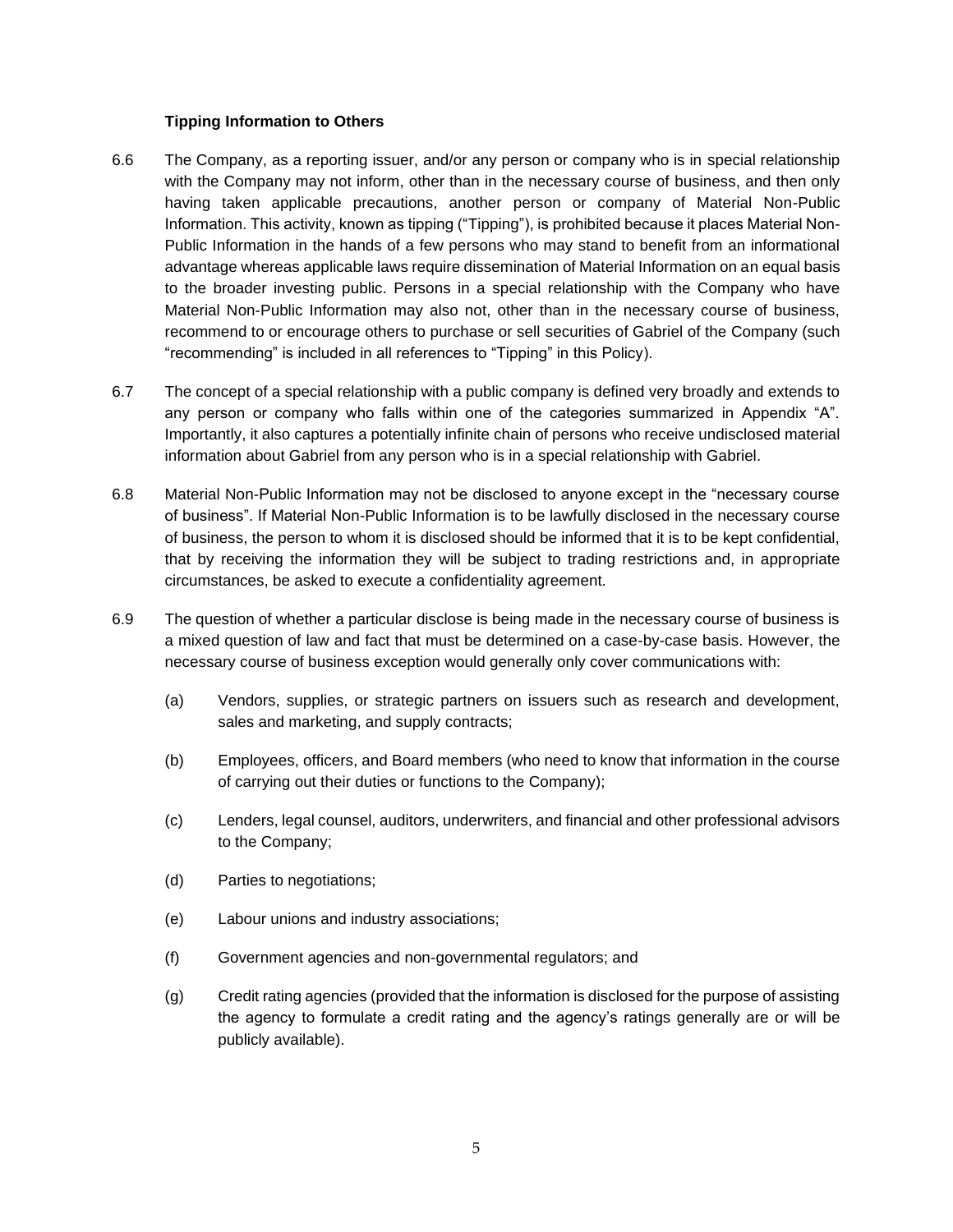- 6.10 However, as noted above, the foregoing exceptions to Tipping will not apply where the person is proposing to make the disclosure knows, or ought reasonably to know, that the disclosure to the relevant party would or would be likely to result in such party engaging in prohibited trading activity, such as:
	- (a) Applying for, acquiring, or disposing of, securities of Gabriel, or entering into an agreement for, to acquire or dispose of, securities of Gabriel; or
	- (b) Procuring another person to apply for, acquire, or dispose of, securities of Gabriel, or enter into an agreement to apply for, acquire or dispose of, securities of Gabriel,

in breach of the relevant insider trading prohibitions.

- 6.11 For greater certainty, disclosure to analysts, institutional investors, other market professionals and members of the press and other members of the media is a form of "Tipping" and will not be considered to be in the necessary course of business.
- <span id="page-5-0"></span>6.12 When in doubt, all persons to whom this Policy applies should consult with the CEO, CFO or GC or any other member of the Disclosure Committee for specific guidance to determine whether disclosure in a particular circumstance is in the necessary course of business and whether there is a reasonable risk that another person to whom disclosure is proposed to be made may engage in Insider Trading.

#### **Avoid Speculation**

- 6.13 In order to ensure that perceptions of insider trading do not arise, Restricted Persons should not participate in speculation in respect of trading the securities of Gabriel. For the purpose of this Policy, the word "Speculation" means the purchase or sale of securities with the intention of reselling or buying back in a relatively short period of time in the expectation of a rise or fall in the market price of such securities. Speculating in such securities for short-term profit is distinguished from purchasing and selling securities as part of a long-term investment program.
- 6.14 Speculation does not include the exercise of Gabriel granted fixed price share options or warrants or settlement of RSUs or redemption of DSUs and sale of the securities so acquired in order to take the benefit of long term appreciation inherent in such options, warrants, RSUs or DSUs, so long as the sale does not involve the use of Material Non-Public Information.

## 7. **TRADING RESTRICTIONS**

## **Issuance of Equity Based Compensation**

7.1 At specific times, Gabriel's Board may award compensation under Gabriel's various equity incentive plans, or by other means. Under no circumstances will such compensation awards related to Gabriel's securities be made effective while a blackout period or No Trade Period (as defined below) is concurrently in effect.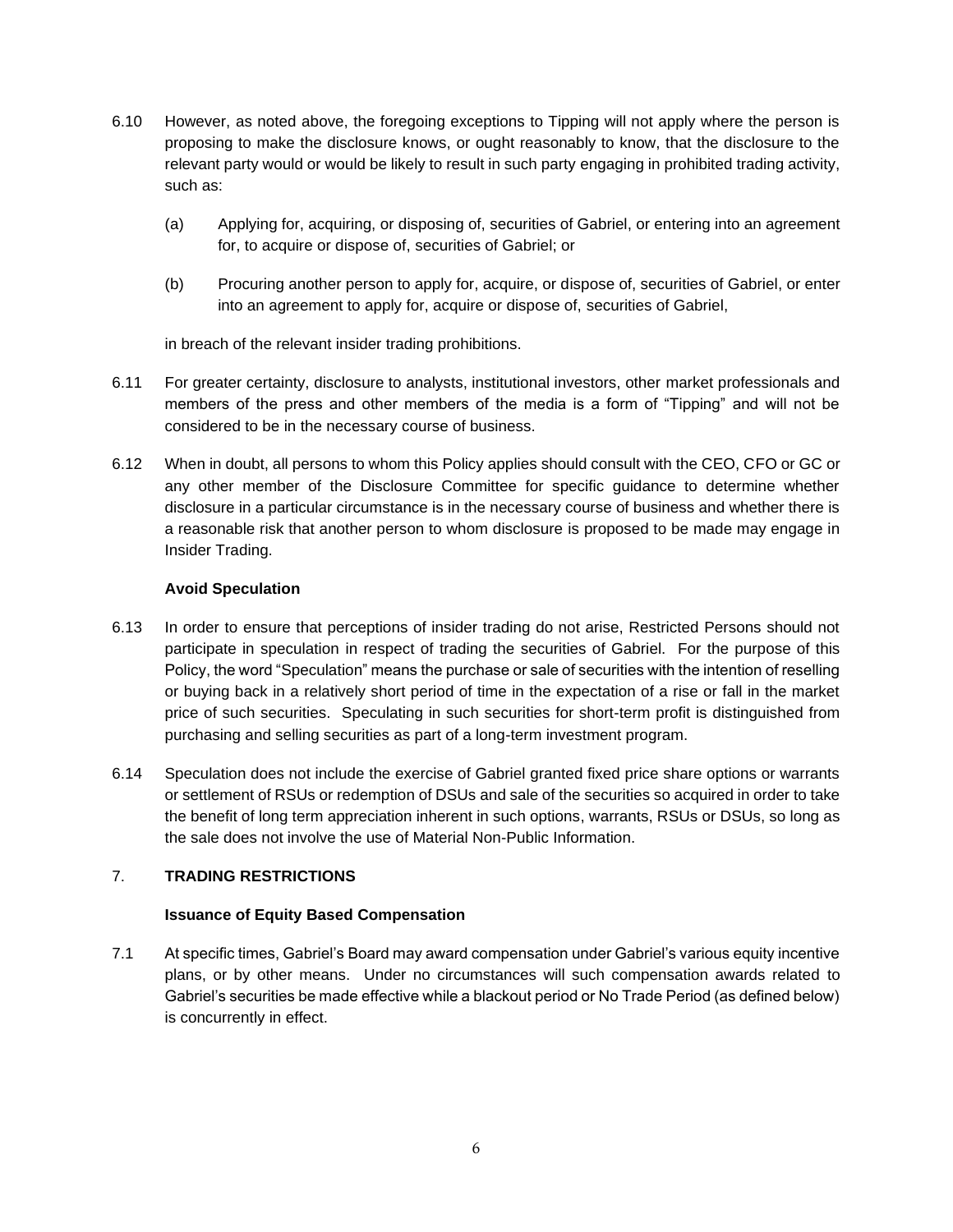## **No Trade Periods**

#### *Mandatory Periodic Blackouts*

- 7.2 Directors, officers, and employees of Gabriel may not trade in Gabriel's securities during the following periods:
	- (a) with respect to annual financial statements, from February 15 until the close of business on the second trading day after public disclosure of such financial statements; and
	- (b) with respect to quarterly financial statements, from the 21st day of the month following the end of the financial quarter until the close of business on the second trading day after public disclosure of such financial statements.

## *Event Specific Blackout Periods*

- 7.3 From time to time, information may develop or an event may occur that is material to Gabriel but not yet disclosed or disclosable (e.g., material drilling results that are in the process of assay and verification, negotiation of a material contract). The Disclosure Committee (as defined in Gabriel's Corporate Disclosure Policy) may determine when such event requires a specific blackout from securities trading. The Corporate Secretary will inform directors, officers, employees, consultants and contractors (as appropriate) of an event specific blackout by means of e-mail notification and any other necessary means. All directors, officers, employees, consultants and contractors of Gabriel so notified are prohibited from trading securities of Gabriel during the event specific blackout. The existence of any event specific blackout is itself confidential and must be kept confidential by all such directors, officers, employees, consultants and contractors. Once instituted, an event specific blackout period will continue to exist until the CEO, CFO, GC, Corporate Secretary or designated person communicates its termination.
- 7.4 In the event that options, RSUs or DSUs or other similar securities expire during a blackout period or No Trade Period, such expiry date will be extended as provided in the underlying plan(s) of Gabriel.

## **No Hedging**

7.5 No officer or director of Gabriel (which, for the avoidance of doubt, includes any director of a major subsidiary of the Gabriel or a person responsible for a principal business unit, division or function of the Company), nor Gabriel's General Counsel, is permitted to purchase financial instruments for the purpose of, or shall otherwise engage in, hedging or other price protective transactions with respect to options or other equity or equity related securities of the Company which are held, directly or indirectly, by such person. In addition, such person is not permitted to engage in the short sale of securities of the Company or sales of borrowed securities of the Company. For the purposes hereof, the concurrent short sale of Company shares as a method of facilitating the exercise of a vested option granted by the Company shall be deemed not to be a short sale for purposes of the aforementioned restriction.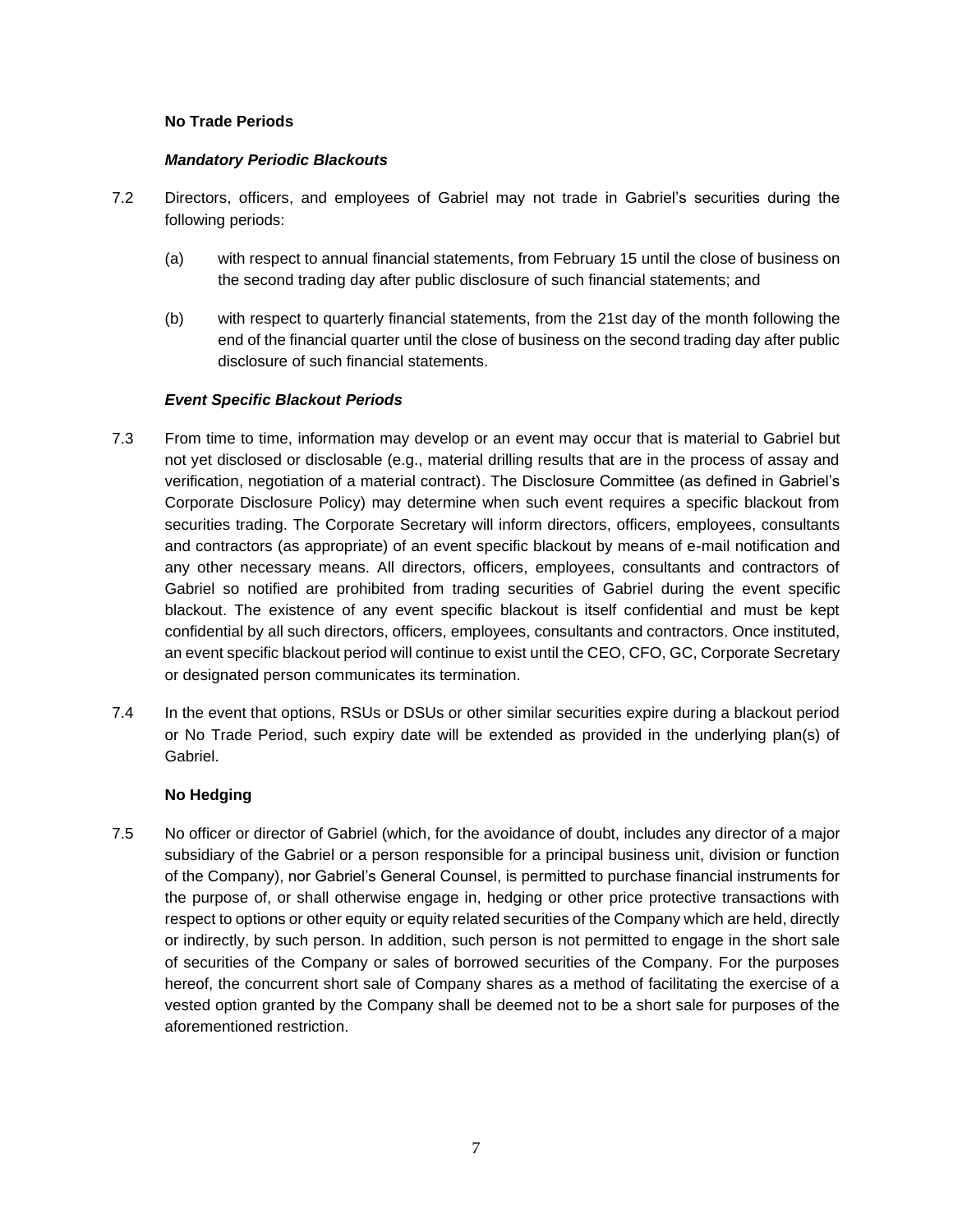## **Short Swing Trades**

- 7.6 The Company recommends that, other than in the course of exercising an option, insiders do not buy and sell securities of Gabriel within the same six-month period.
- 7.7 Short Sales, Call and Put Options, and Buying securities of Gabriel on Margin
- 7.8 Restricted Persons are not permitted to sell "short" or sell a "call option" on any of the Company's securities or purchase a "put option" where they do not own the underlying Security or, in the case of a short sale, an option currently exercisable therefor. Restricted Persons are not permitted to buy the Company's securities on margin.

## **Pre-Clearance Requirements**

- 7.9 Restricted Persons must obtain prior clearance from the CEO or CFO of Gabriel before he, she or a Related Person makes any purchases or sales of Gabriel's securities, including, but not limited to, any exercise of stock options or settlement of RSUs or redemption of DSUs. Notice of any proposed transaction is to be given to the CEO, CFO and other persons designated by the CEO from time to time.
- 7.10 Each proposed transaction will be evaluated to determine if it raises insider trading concerns or other concerns under securities laws and regulations or otherwise may have an appearance of impropriety. Clearance of a transaction is valid only for a period of five business days. If the transaction order is not placed within that five-business day period, clearance of the transaction must be re-requested. If clearance is denied, the fact of such denial must be kept confidential by the person requesting such clearance. If Gabriel becomes aware of Material Non-Public Information, all persons who have pre-cleared transactions that have not been completed will be asked to withdraw their trading instructions.

## **Exception to Trading Restriction**

<span id="page-7-0"></span>7.11 Trading by Restricted Persons during blackout periods may be permitted in exceptional and exceedingly rare circumstances with the prior approval of the CEO and CFO of Gabriel, provided that the individual is not in possession of Material Non-Public Information. Exceptional circumstances may, for example, arise where the individual is subject to a pressing financial commitment that cannot be satisfied other than by the sale of securities of Gabriel, or where the timing of the trade is fundamentally important for tax planning purposes and the blackout period could not reasonably have been foreseen. The approval for such trades will only be provided upon receipt of positive clearance by legal counsel and may require the Restricted Person to make specific representations regarding the circumstances. If such a pre-clearance is granted under this Policy, such persons are reminded of the general prohibition against insider trading under Canadian securities laws generally, and that compliance with those laws is the sole responsibility of the Restricted Person.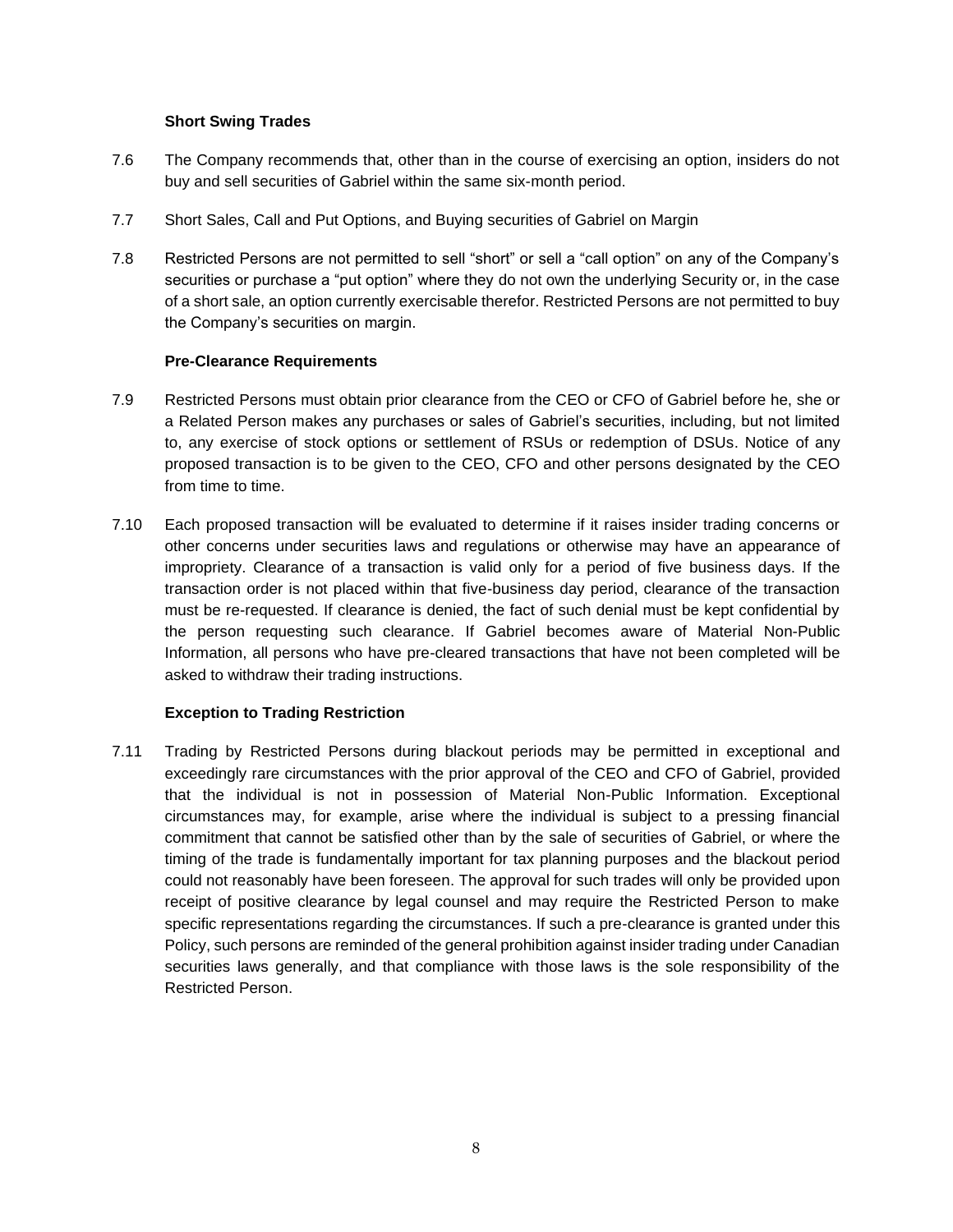7.12 For greater certainty, the prohibition regarding trading in securities of Gabriel during a blackout period does not apply to the acquisition of securities through the exercise of Gabriel granted fixed price share options, RSUs or warrants, but does apply during a blackout to the potential sale of the securities acquired through the exercise of the options or warrants or settlement of RSUs or redemption of DSUs (for example a sale or partial sale of the underlying securities during a blackout to fund such an option exercise, or tax liabilities arising therefrom, is prohibited).

## 8. **REPORTING REQUIREMENTS**

- 8.1 To comply with Canadian securities laws, but subject to certain limited exceptions, all Reporting Insiders such as those listed in Section [5.6](#page-2-0) must file an Insider Report within 10 days of becoming a Reporting Insider, disclosing the Reporting Insider's:
	- (a) beneficial ownership of, or control or direction over, whether direct or indirect, securities of Gabriel, and
	- (b) interest in, or right or obligation associated with, a related financial instrument involving a security of Gabriel.
- 8.2 A Reporting Insider required to file an Insider Report must do so within 5 days following a change in:
	- (a) the direct or indirect beneficial ownership of, or control over, securities of Gabriel (including the grant, exercise or expiration of options, RSUs, DSUs, warrants or other convertible or exchangeable securities of Gabriel); or
	- (b) any interest in, or right or obligation associated with, a related financial instrument of Gabriel (i.e. an agreement, arrangement or understanding, the effect of which is to alter, directly or indirectly, the Reporting Insider's economic interest in a security of Gabriel, or its economic exposure to Gabriel).
- 8.3 If a Reporting Insider enters into, materially amends, or terminates an agreement, arrangement or understanding which;
	- (a) has the effect of altering, directly or indirectly, the Reporting Insider's economic exposure to Gabriel; or
	- (b) involves, directly or indirectly, a security or related financial instrument of Gabriel, and the Reporting Insider is not otherwise required to file an Insider Report, the Reporting Insider must, within 5 days of such event, file an Insider Report in respect of such event.
- 8.4 Currently, Insider Reports by Reporting Insiders of Gabriel are required to be filed electronically on SEDI (System for Electronic Disclosure by Insiders). SEDI is available at its website, 24 hours a day, 7 days a week at [http://www.sedi.ca/.](http://www.sedi.ca/)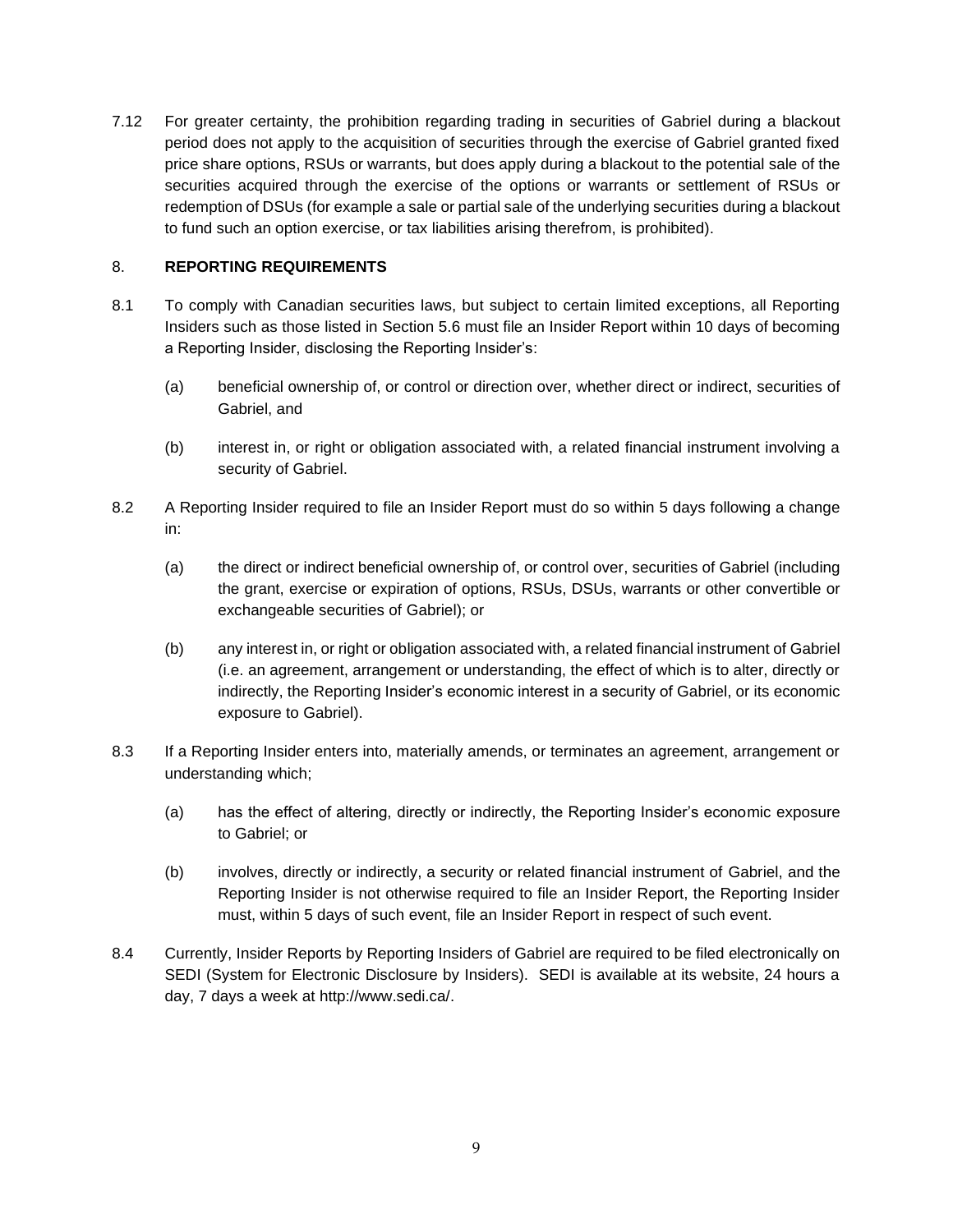- 8.5 Any Reporting Insider required to file on SEDI must first register with SEDI. Registration can only be completed by accessing the SEDI website (listed above) and completing an online user registration form. The individual user will be required to print and sign a paper copy of the registration form and deliver it to SEDI. However, once the online registration process is complete, the system is immediately available to make filings.
- 8.6 Before filing an Insider Report via SEDI, a Reporting Insider also will be required to file a profile in electronic format, containing information identifying the Reporting Insider and his or her relationship to one or more SEDI reporting issuers. The Reporting Insider profile can only be completed by accessing the SEDI website (listed above) and completing the online profile form.
- 8.7 Any changes to a Reporting Insider's name or relationship to an issuer must be made within 10 days by filing an amended Reporting Insider profile on the SEDI website.
- 8.8 Gabriel can assist any Reporting Insider with the SEDI reporting process. For assistance, please contact the CFO.

#### 9. **SANCTIONS**

- 9.1 Canadian securities laws provide various penalties (including potentially fines, civil damages and imprisonment) for Insider Trading and Tipping.
- 9.2 Penalties may also be levied under Canadian securities laws against a Reporting Insider for not complying with the reporting requirements set out above.
- 9.3 Directors, officers, employees, consultants and contractors of Gabriel who violate this Policy will be subject to disciplinary action, which may include, but is not limited to, restrictions on future participation in incentive plans and/or termination of employment or consulting or contracting arrangements without notice.

#### 10. **AMENDMENTS AND REVIEW**

- 10.1 This Policy may be amended from time to time. Any amendments to this Policy shall be approved by the Board and significant changes will be communicated to directors, officers and employees of Gabriel, together with consultants and contractors providing substantial services to Gabriel.
- 10.2 This Policy is to be reviewed on a regular basis. The Disclosure Committee (as defined in the Corporate Disclosure Policy of Gabriel) is to report to the Corporate Governance & Nominating Committee, on an ongoing basis, any deficiencies, concerns or issues relating to the effectiveness of this Policy.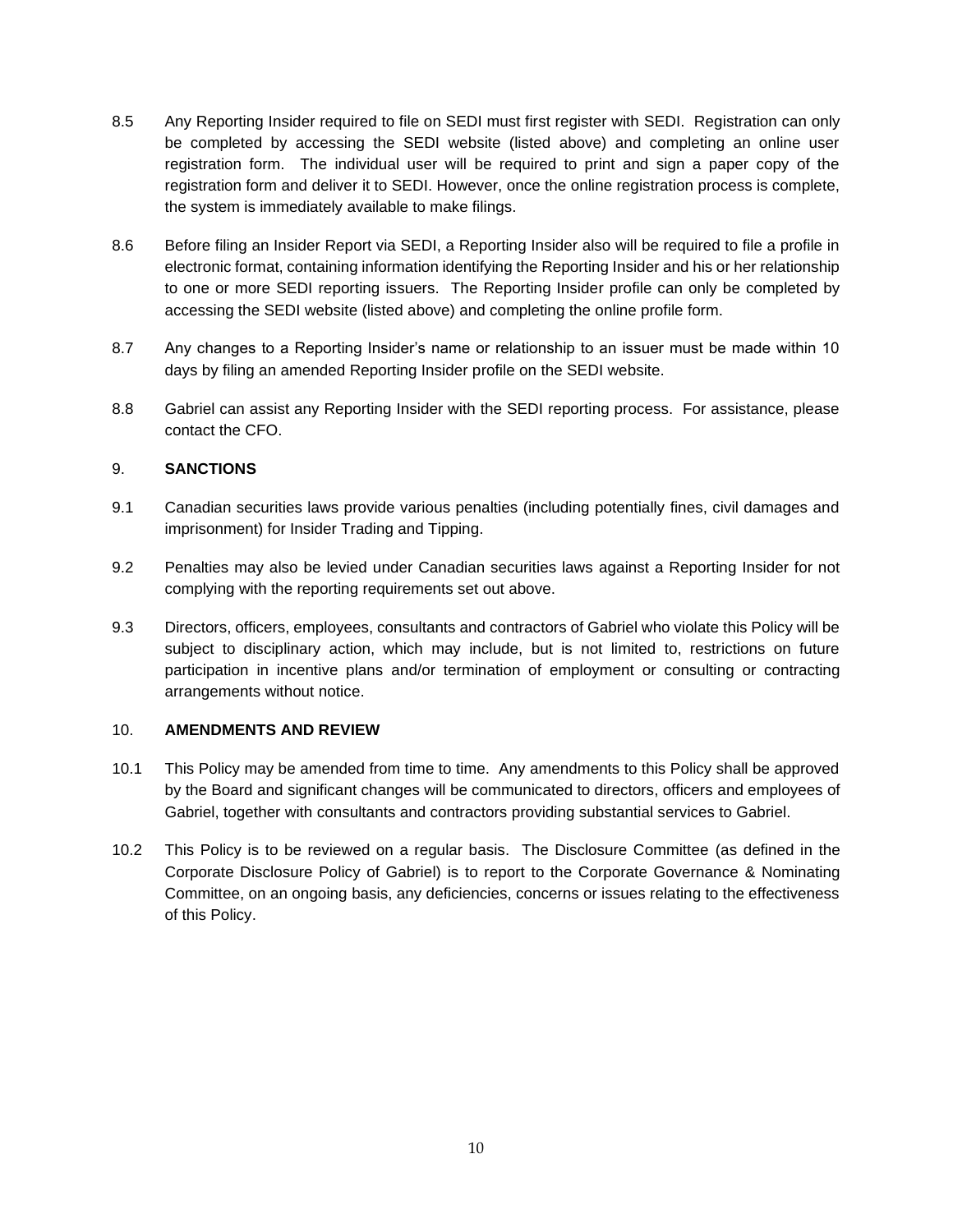# 11. **QUESTIONS ABOUT THIS POLICY**

- 11.1 Any person who is unsure whether he or she may trade in a given circumstance should contact the CEO, CFO or GC or any other member of the Disclosure Committee for specific guidance. Persons subject to this Policy are encouraged to consult with the Disclosure Committee prior to any trading in securities of Gabriel.
- 11.2 Reporting Insiders are also encouraged to seek independent legal advice for matters other than routine reporting.

| Original Approval Date:    | May 4, 2011                                                        |
|----------------------------|--------------------------------------------------------------------|
| Last Revised and Approved: | March 23, 2022                                                     |
| Approved by:               | Corporate Governance & Nominating Committee and Board of Directors |